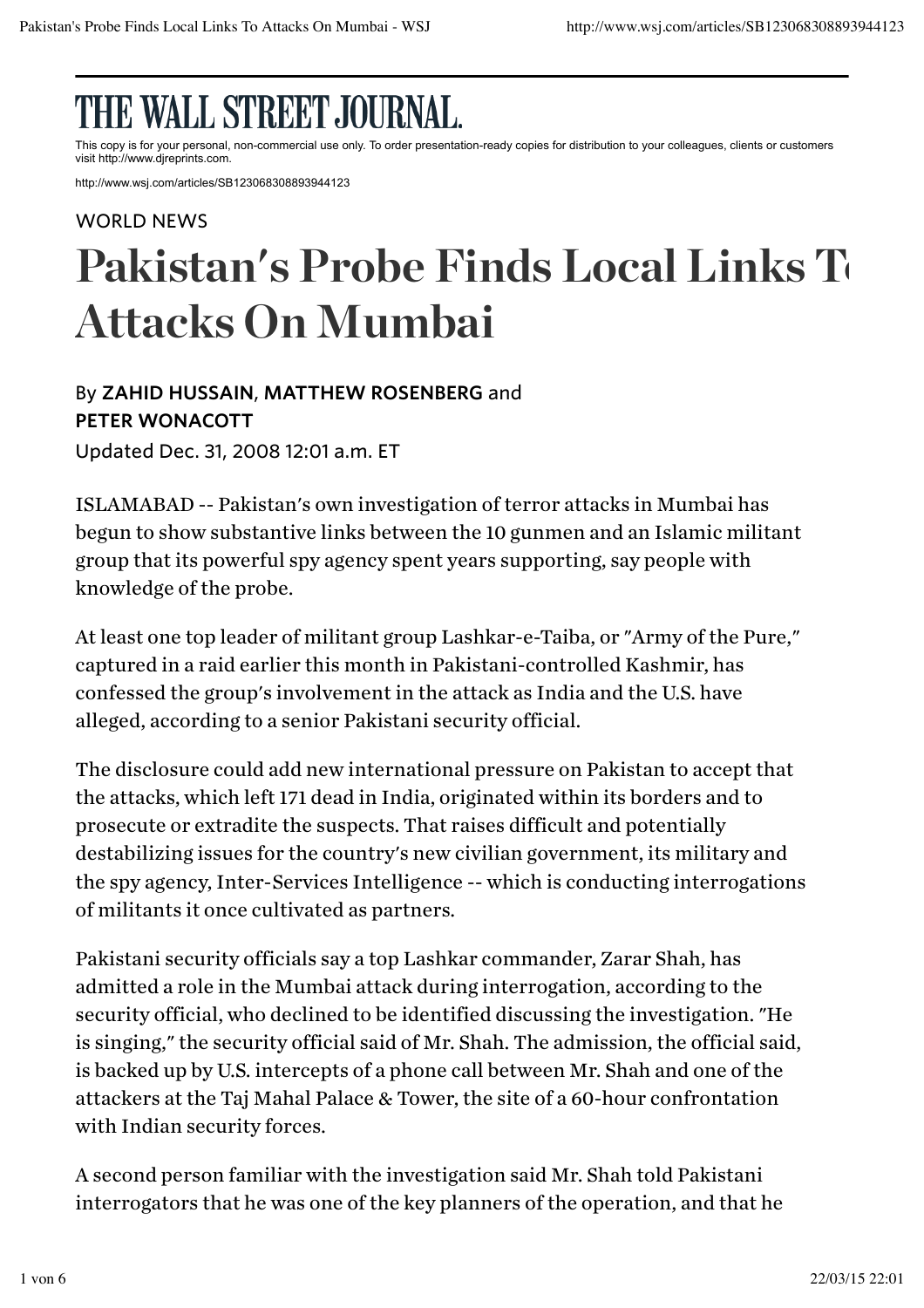

Pakistani protesters burn an Indian flag during a rally in Karachi, Pakistan, on Friday. A probe could add new international pressure on Pakistan to accept that the attacks originated within its borders. *ASSOCIATED PRESS*

spoke with the attackers during the rampage to give them advice and keep them focused.

The person said Mr. Shah had implicated other Lashkar members, and had broadly confirmed the story told by the sole captured gunman to Indian investigators -- that the 10 assailants trained in Pakistan's part of Kashmir and then went by boat from Karachi to Mumbai. Mr. Shah said the attackers also spent at least a few weeks in Karachi, a crowded Arabian Sea port, training in urban combat to hone skills they would use in their assault.

Mr. Shah was picked up along with fellow Lashkar commander Zakiur Rehman Lakhvi during the military camp raids in Kashmir.

The Mumbai attacks have stoked tensions in India and Pakistan, producing allegations and counterallegations that have both countries headed toward conflict. Pakistan recently redeployed some troops from the fight against Islamic militants toward the Indian border, and India warned its citizens not to travel to Pakistan. India and Pakistan, both nuclear-armed, have fought three wars since their independence in 1947.

The probe also is stress-testing an uncomfortable shift under way at Pakistan's spy agency -- and the government -- since the election of civilian leadership replacing the military-led regime earlier this year. Military and intelligence officials acknowledge they have long seen India as their primary enemy and Islamist extremists such as Lashkar as allies. But now the ISI is in the midst of being revamped, and its ranks purged of those seen as too soft on Islamic militants.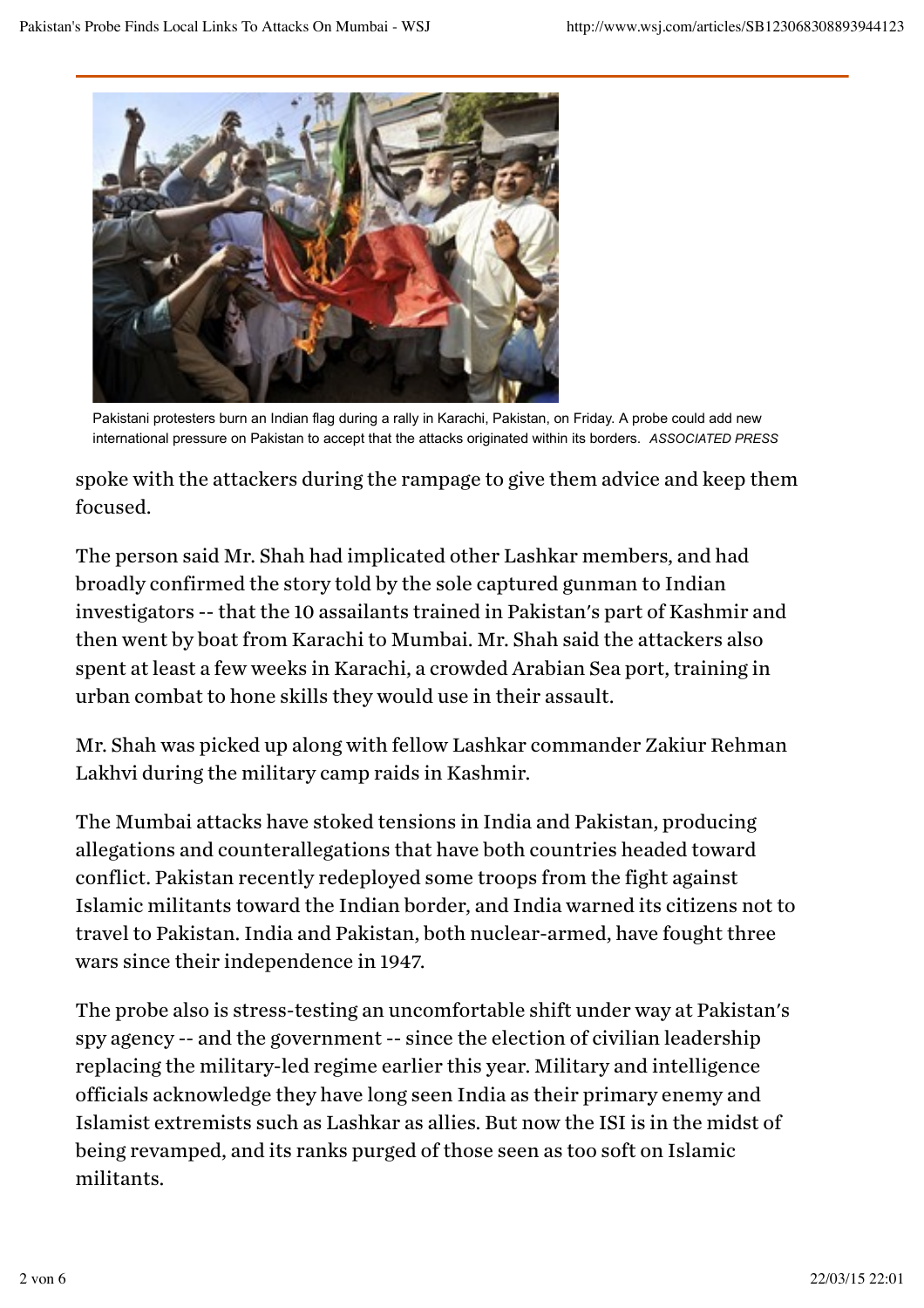That revamp and the Mumbai attacks are in turn putting pressure on the civilian leadership, which risks a backlash among the population -- and among elements of ISI and the military -- if it is too accommodating to India. "The ISI can make or break any regime in Pakistan," said retired Gen. Mirza Aslam Beg, a former army chief. "Don't fight the ISI."

The delicate politics of the Mumbai investigation have given the spy agency renewed sway just when the government was trying to limit its influence. A Western diplomat said the question now is what Pakistan will do with the evidence it is developing.

The big fear in the West and India is a repeat of what happened after a 2001 attack on India's parliament, which led to the ban on Lashkar. Top militant leaders were arrested only to be released months later. Lashkar and other groups continued to operate openly, even though formal ISI connections were scaled back or closed, the diplomat said.

"They've got the guys. They have the confessions. What do they do now?" the diplomat said. "We need to see that this is more than a show. We want to see the entire infrastructure of terror dismantled. There needs to be real prosecutions this time."

A spokesman for new president Asif Ali Zardari, Farhatullah Babar, said Tuesday that he wasn't aware of the Pakistani investigation yet producing any links between Lashkar militants and the Mumbai attacks. "The Interior Ministry has already stated that the government of Pakistan has not been furnished with any evidence," he said.

The Pakistani security official cautioned that the investigation is still in early stages and a more full picture could emerge once India decides to share more information. Pakistani authorities didn't have evidence that Lashkar was involved in the attacks before the militants' arrest in Kashmir, the security official said; they were captured based only on initial guidance from U.S and British authorities.

Vishnu Prakash, a spokesman for India's Foreign Ministry, said in a telephone interview that all India's evidence will be shared with Pakistan soon, when the investigation is complete. But Mr. Prakash expressed doubt Pakistan would act, based on what he said was its investigative track record: "Whenever actionable intelligence is given, our friends make sure it is neutralized, and then it cannot be acted upon," he said.

In the nearly four months since Mr. Zardari was elected, civilian and military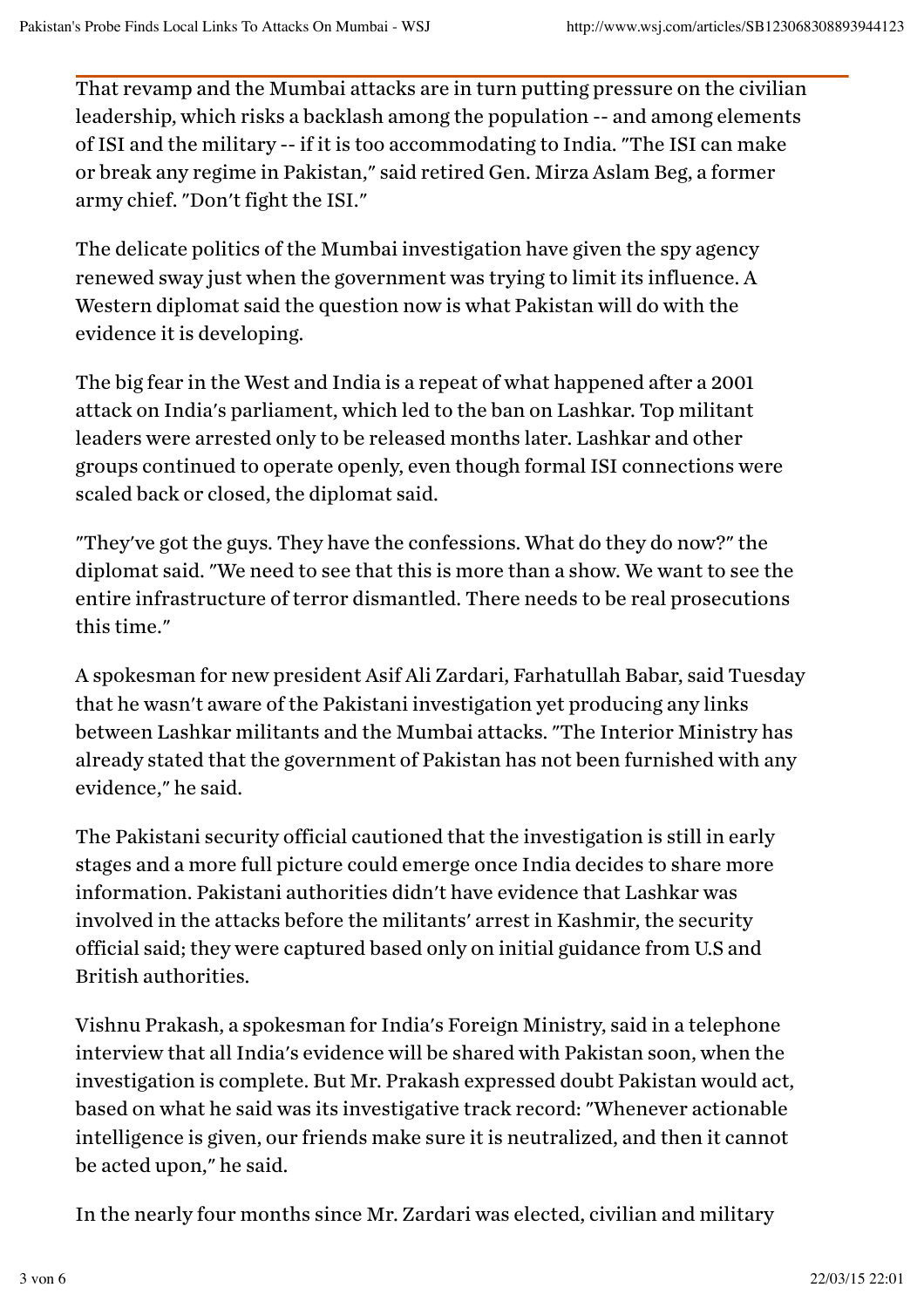leaders have been working to remake the role the ISI plays in the country's affairs, and take aim at an intelligence apparatus that diplomats and analysts suspect still hasn't fully severed links to extremist groups such as Lashkar.

New agency chief Lt. General Ahmed Shuja Pasha and army chief Gen. Ashfaq Kayani have flushed out top and mid-level hard-liners associated with the agency's murky past dealings with terrorist organizations. Two deputies under Gen. Pasha's predecessor were removed and dozens of other lower-level officials sacked. The agency's political cell, which monitored the country's own politicians and parties and helped make it a political kingmaker, has been closed, its operatives dispersed through the agency.

In a televised remarks Tuesday, Pakistan's foreign minister, Shah Mahmood Qureshi, said Pakistan offered to send a high-level delegation to New Delhi to help investigate the Mumbai attacks.

"Traditionally there has been a sort of disconnect between the political leadership and the leadership of the security establishment," said Mr. Babar, the spokesman for Mr. Zardari. Under the new regime, he said, "There is harmony."

There also have been increasing tensions. Mr. Zardari -- who replaced his wife, former Prime Minister Benazir Bhutto, as their party's candidate to lead the country after her assassination last year -- has faced frequent reminders that the military's step back from political control has its limits, and could be reversed.

Mr. Zardari initially offered to send Gen. Pasha himself to aid India's investigation into the Mumbai attacks, then had to rescind it when the military objected. He surprised the military this month by announcing Pakistan would never hit India with a first-strike nuclear attack.

Two months before his election, Mr. Zardari as party chief mounted an attempt to wrest the control of the ISI from the military and place it under a close political adviser. Word spread through a wedding attended by Pakistan's top army brass. "I was certainly not consulted," a grim-faced Gen. Kayani told another guest. Top army officials started working the phones. The next day, July 27, the government announced that its original notice had been "misinterpreted." It later withdrew the notice entirely.

ISI's headquarters, surrounded by manicured lawns and fountains, sits behind unmarked walls and armed checkpoints in the heart of Islamabad. Founded in 1948, the ISI moved into politics during Pakistan's military governments of the 1960s. It formally established its political cell under a civilian prime minister -- Zulfikar Ali Bhutto, father of Mr. Zardari's murdered wife. But over the years the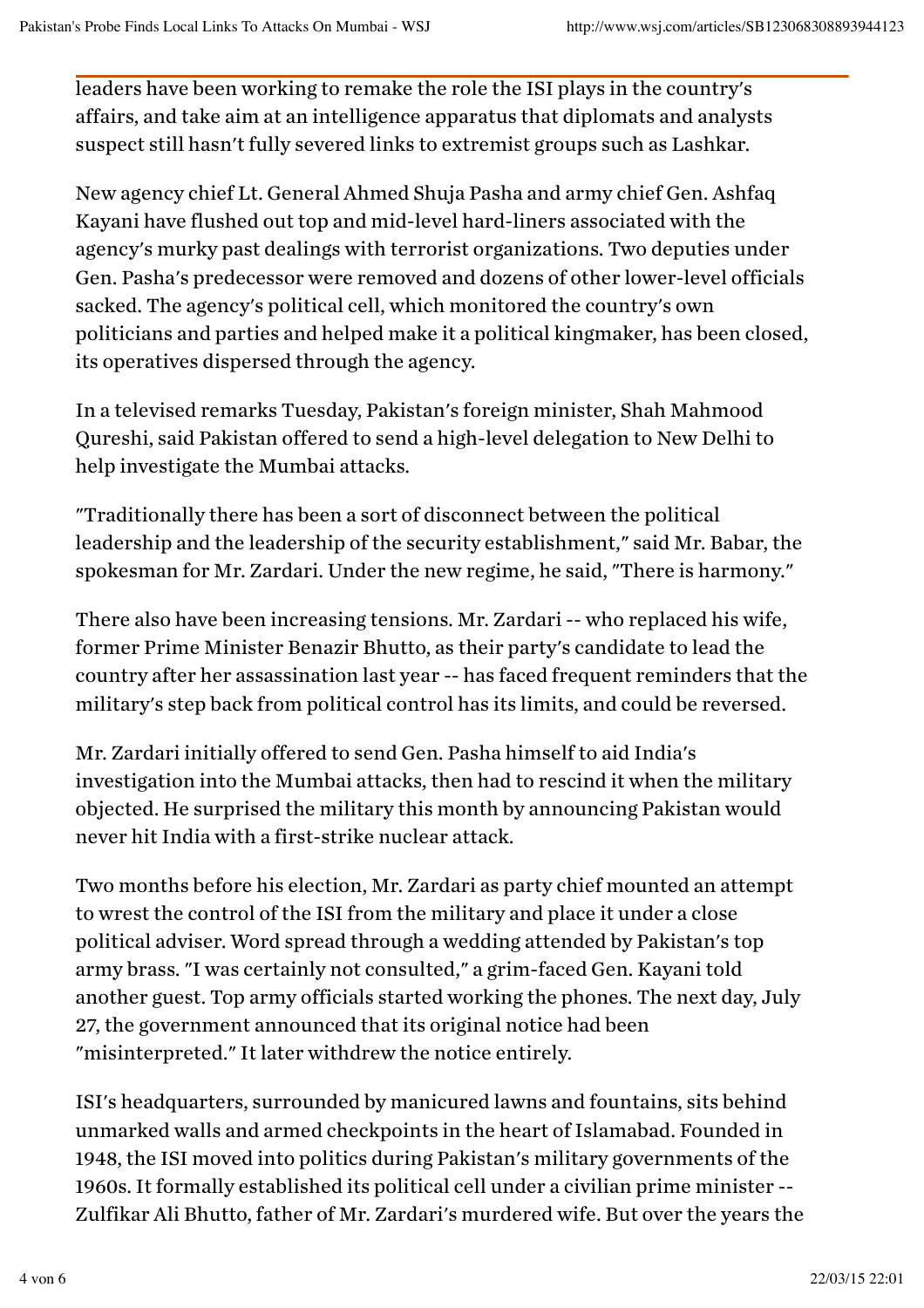spy chiefs -- the agency leadership is all active military officers -- often proved more loyal to the military than the government.

During the Soviet Union's occupation of neighboring Afghanistan in the 1980s, Pakistan's spies became partners with the U.S. Central Intelligence Agency, which cultivated the same insurgent groups at the time. In the 1990s, the ISI helped fashion Lashkar into one of the most potent Islamic militant forces battling Indian troops in Kashmir.

The Indian government blamed the ISI for helping plot the 1993 Mumbai bombings, which killed hundreds of people. The agency and Pakistan government still deny ISI involvement. The ISI purged scores of extremist officers from its ranks. But Pakistan continued to support anti-India militants in Kashmir and the ISI maintained extensive links to the Taliban, according to Western and Indian security officials. Current and former ISI officials acknowledge the ISI maintained extensive links to the Taliban.

After the Sept. 11, 2001, terrorist attacks in the U.S., Pakistan's military-led government signed on as an ally in the global battle against Islamic terrorism, and the ISI helped coalition forces rout the Taliban. According to a former ISI officer, hundreds of ISI operatives involved with the Afghan cell were removed from ISI.

In recent years, Lashkar and other groups have turned to waging global violence against largely civilian targets, putting Pakistan under rising pressure from its allies and complicating peace negotiations with India. The groups also are striking targets within Pakistan. They have become, said the ISI official, "a monster we've created that we can't put back in the box."

Pakistan banned Lashkar under pressure from the U.S. and India in 2002 but did little to curtail its activities until earlier this month, when it enforced a new United Nations resolution banning its charitable front, Jamaat-ud-Dawa, and arrested senior leaders of both organizations.

The current revamp of the ISI began in September when President Zardari and Gen. Kayani replaced the agency's chief, Lt. General Nadeem Taj, who was seen as not aggressive enough toward militants. The new chief, Gen. Pasha, has overseen major offensives against al Qaeda-supported militants in Pakistan's tribal regions.

Write to Matthew Rosenberg at matthew.rosenberg@wsj.com and Peter Wonacott at peter.wonacott@wsj.com